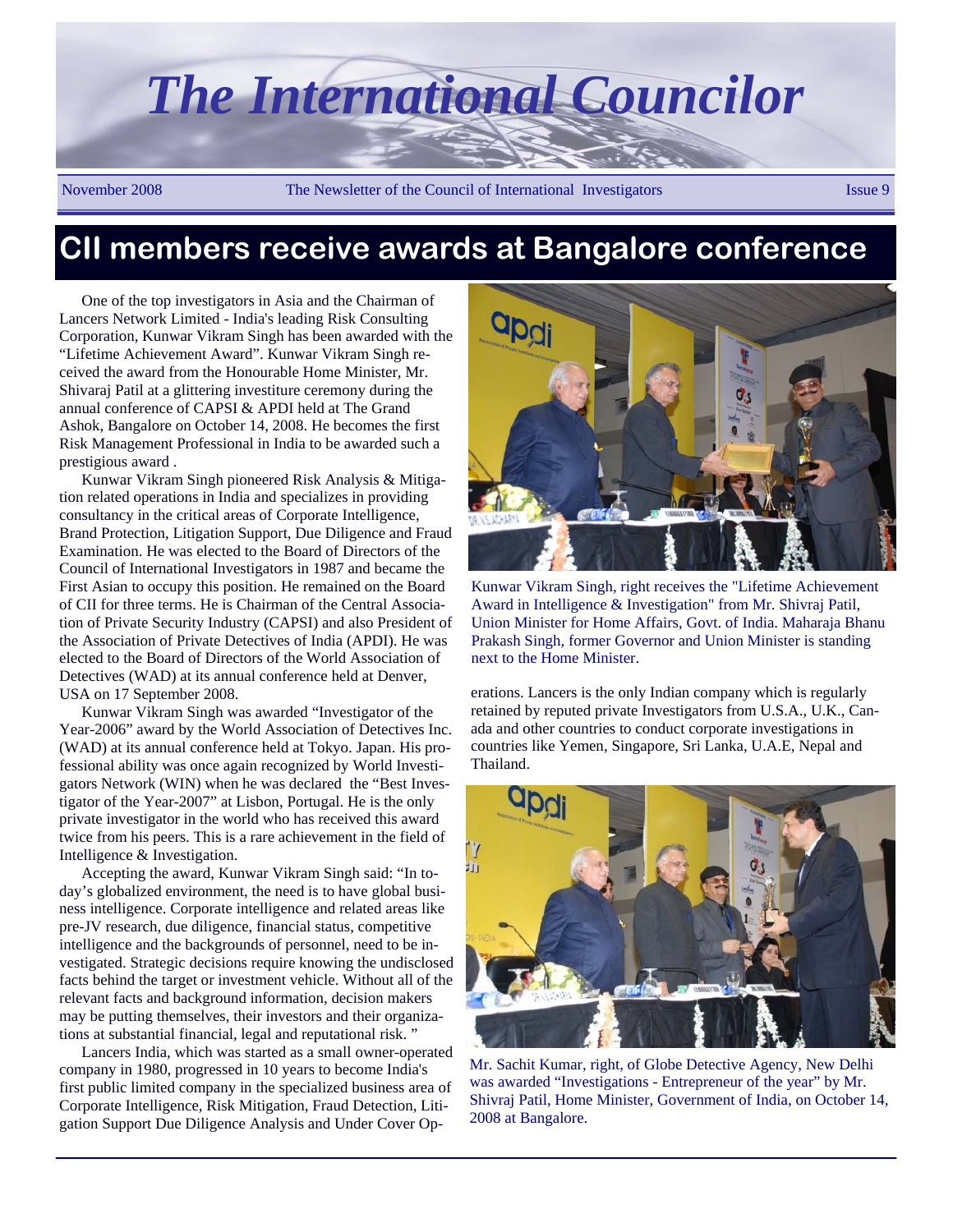## **From the Editor**

I particularly wanted to thank all the ladies of CII for the lovely gifts they presented to me at the CII conference. It was really overwhelming and so very kind and thoughtful of everyone.

Fred and I had an absolutely wonderful time playing host to all our friends in our home city, Halifax, and truly it gave us a new appreciation

# **Baby News**

It is with great pleasure we announce the arrival of **Tara Aimen Sexton**, the daughter of John and Sophia Sexton - Sexton Executive Security, 13002 Occoquan Road, Woodbridge, VA 22192.

Her father proudly, says, "Her name is "Tara" - a mystical ancient Irish name. You may have heard of the "Hill of Tara"... where the High Kings of Ireland were crowned thousands of years ago. She weighed in at 8lbs and 4 oz."



Jaden Rei Bauer was born on August 28th 2008 to the Christopher Bauer family in Illinois. Congratulations to all!

Francie Koehler of Oakland, CA and her husband became grandparents when their son Steve and his wife welcomed new son, Maxwell Riley Ontiveros (8 lb 2 oz - 19 inches).

### **YOUR FAST SOURCE IN EUR** since 1978

**Detectiv Consulting International GmbH** 



### **GI: Insurance Fraud Service**

CEO: Juergen Fritz Hebach (Member of BA CII WAD) Fon: +49 171 410 74 11 / Fax: +49 30 433 533 1 Internet: dci@insurancefraudservice.com

again for how much we love Halifax and what an incredible place it really is. Our thanks again to all of the members who were able to attend the conference and give us the chance to pay back some of the hospitality we have experienced whenever we travel with the CII family.

It is only when you put on an event such as this conference that you realize how much time and effort has been expended by everyone who has ever stepped up and taken on the task of hosting the CII conference.

So we look forward now to Australia and seeing all our "mates" down under!

## **Member News**

We have received reports from various members that Jacob Lapid's father has died. Our sincere sympathies to Jacob and his entire family on the loss of his Dad.

Joan Beach reports that CII member Mel Copeland, could use some good wishes coming his way. Sadly, he is being treated by surgeons for lung disease, heart disease and cancer. His wife, Taina, has secured a full time position at a nearby health centre. Feel free to send him a card or an email to brighten up his spirits.

You can contact Mel and Taina Copeland at Lahdekallionpolku 8, 07800 Lapinjarvi, Finland., Email: melcopeland.wra@pp.inet.fi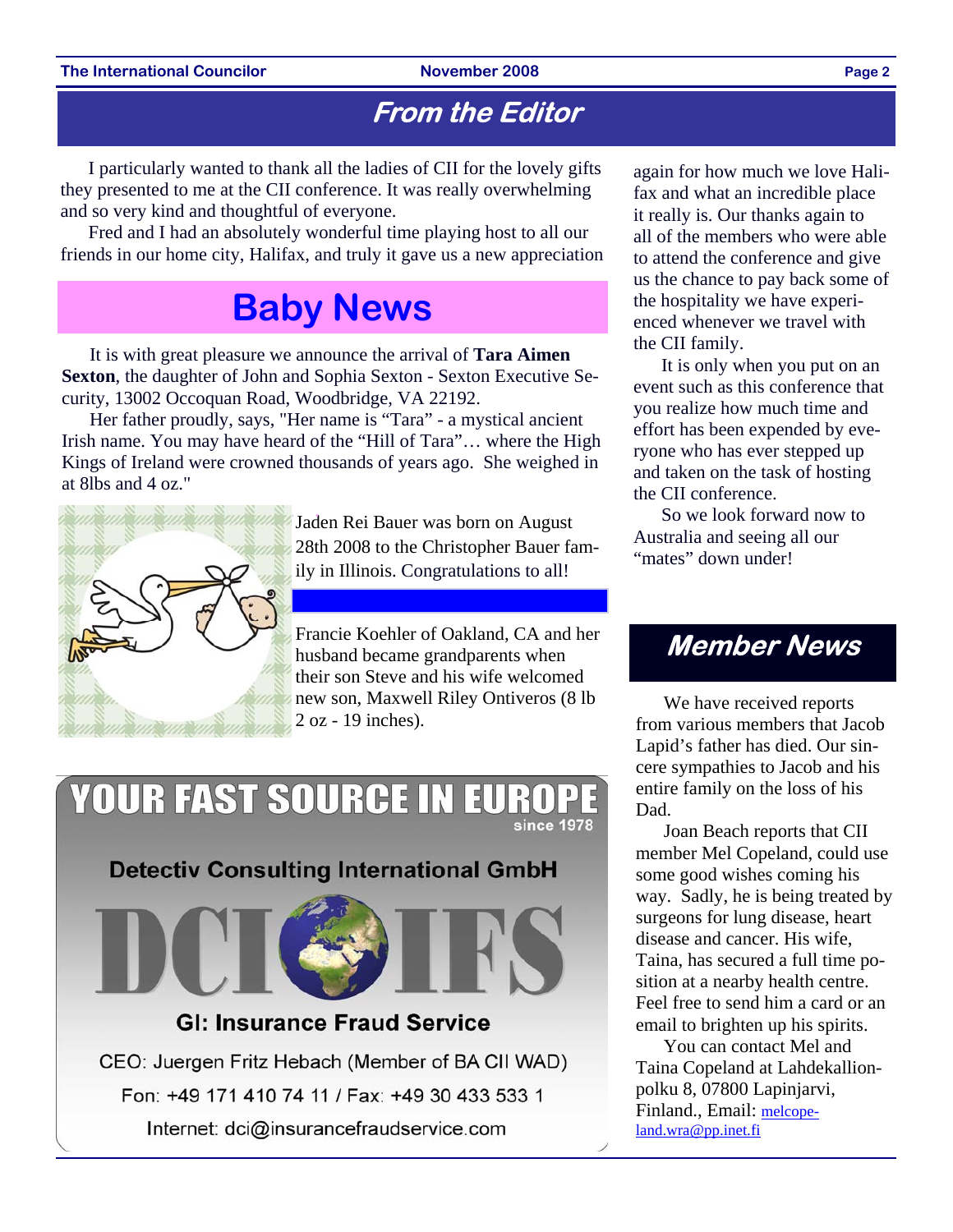# **WIS International opens new office in Faro**

The champagne flowed freely amongst a gathering of well known Algarve business people. The occasion was the celebration of WIS International's (WIS-INT) new office opening in Faro.

WIS-INT have been operating in Portugal for over 16 years and they also have offices in Lisbon and in London.

The company undertakes business intelligence, corporate risk and pre-litigation enquiries. They operate throughout Portugal, Spain, Brazil, Angola and the United Kingdom.

WIS-INT also have a debt collection department which collects debts in 130 countries.

What's more, the company represents a number of well known trademarks in relation to counterfeit and piracy matters.

The CEO, Roy Whitehouse, said;" We outgrew our office space in Boliqueime and after a long search we found this office here in Gambelas opposite the Algarve University. We had the office professionally designed by Mark Jones and it was set up in a manner which allowed us to reduce our paper consumption by 80 percent. Each work station was customized to suit the needs of the employees by concentrating on how they work individually and as part of a group. By doing so, we've increased our productivity by 25 percent. A carefully thought-out design of the work space is well worth the effort in terms of overall cost savings and gained efficiency".

You can visit their web site at www.wisint.com to see the full range of services provided for the private and commercial client.

> **A look at the new office spaces of WIS International at their office in Faro.**



**At left, CEO of WIS International, Roy Whitehouse, toasts the opening of their new office in Faro.** 

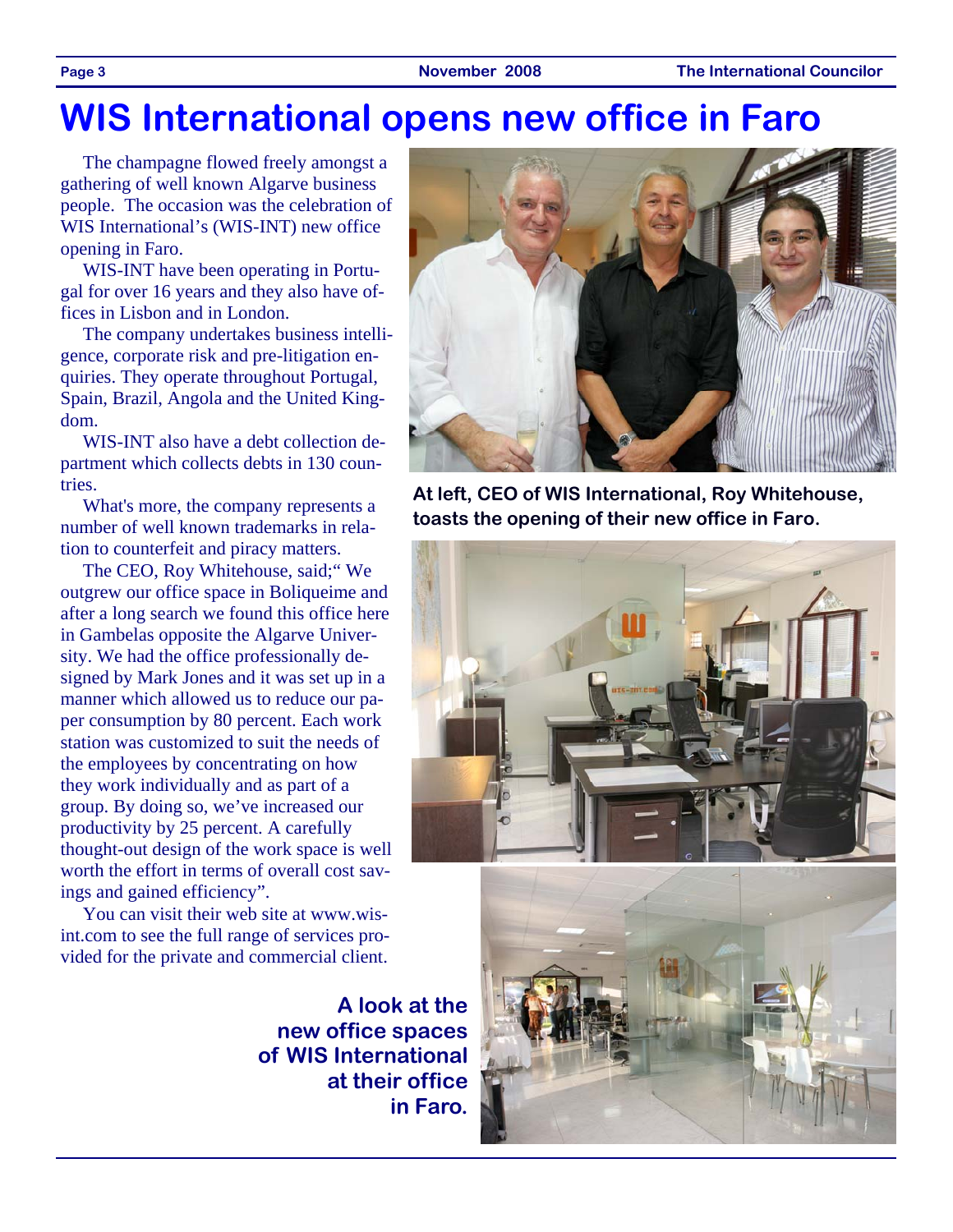### **Timberhead Tropical Adventure Resort receives International Award**

#### *By Maurice Amres*

Greetings from Timberhead in the Rain Forest Guyana, South America.

Please share our pleasure in receiving an international award from Business Initiative Directors (BID). Their three "snoops" came when Chandra was in the middle of excavating for a beach upgrade with heavy machinery, etc.; we of course, did not know who they were as they do similar visits worldwide based on recommendations they receive.

The award came as a complete surprise and Chandra in particular was very appreciative that all her hard work at least had been recognized. We enjoyed being in Paris for such a lovely occasion.

Timberhead Tropical Adventure Resort received the World Quality Commitment International Star Award in the Gold category

In recognition of Commitment to Quality, Leadership, Technology and Innovation, Timberhead Tropical Adventure Resort represents success for Guyana in the business world,

The presentation of the World Quality Commitment International Award took place on September 22, 2008 in the complex formed by the Concorde Lafayette and the Salons Concordes of Palais des Congres located just minutes from La Defense, an important Paris business District.

The event was presided over by Jose E Prieto, President and CEO of Business Initiative Directions, along with outstanding personalities from the business world and the diplomatic corps in France. In this way the B.I.D. symbol has made its presence known in 178 countries around the world, and has created a firm ground for the implementation of an integral quality process through the technology and procedures of the QC100 Total Quality Management.

The purpose of the  $22<sup>nd</sup>$  WGC Convention in Paris is to recognize the commitment to quality of awarded companies whose activities cover the top areas of industrial production

and services.

For Jose E. Prieto, Executive President of B.I.D., "the awarded companies are symbols of commitment to leadership, technology and innovation which make them models for other companies of their sectors".



*Chandra Amres accepts the B.I.D. International Star Award in the Gold Category for her work at the Timberhead Tropical Adventure Resort.* 



**Maurice and Chandra Amres at the Paris awards.** 

**Timberhead Tropical Adventure** 

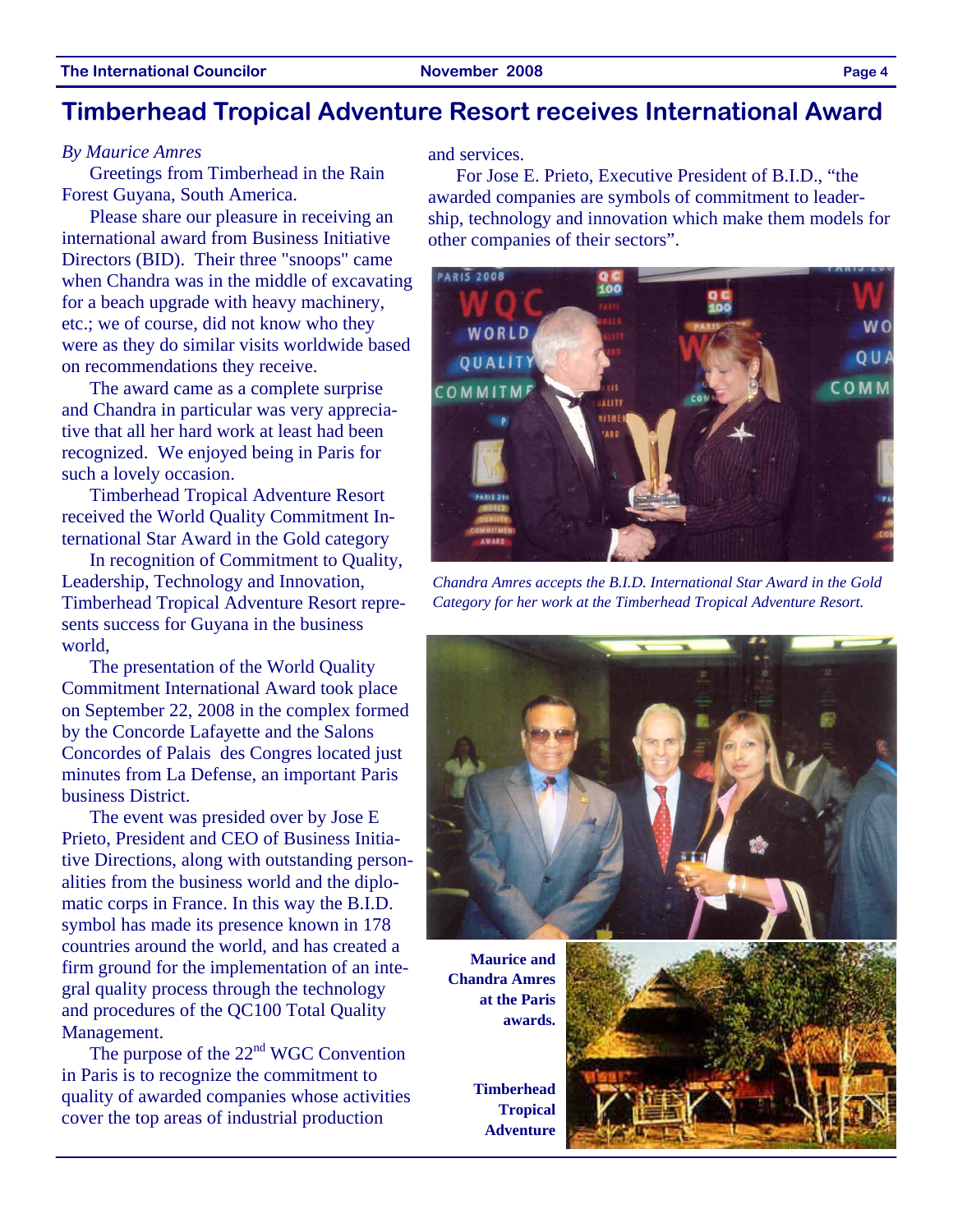# **Florida Association of Private Investigators Meets**

#### *By Mark Feegel*

Attached is a picture of my dear friend Cyril Wecht and I at this year's past Florida Association of Private Investigators Litigation Conference and Investigators Seminar. Wow what a conference! We were blessed to have such a great line up of speakers including noted forensic pathologist Cyril Wecht M.D., J.D., Fredrick Whitehurst Ph.D., J.D., our own Paul Ciolino C.I.I., C.F.E., B.C.F.E., Mr. Kelly Riddle Fraud Investigator, Tom Slovinski specializing in cell phone forensics, and a round table forum for the attending guests and investigators.

This past conference was held in Orlando as it was centrally located for the members of F.A.P.I. The vendors were very generous and we were pleased at the turnout for this three year old organization. Many states requiring continuing education units provided attendees with their entire amount of credits allowed. The Florida Certified Investigators were allotted 21 of the 20 credits available, and even the Florida bar Association gave 19 Continuing Legal Education credits for attending attorneys. With that said, it proves that this organization is not only legitimate but here to stay. Next year's conference we will be applying for C.L.E.'s from neighboring states whereby we will have attorney clients attending and providing a better and stronger networking opportunity for attending investigators.

F.A.P.I. was founded by Mr. Harvey Morse who owns Locators International as a vehicle for the private investigators of Florida to have a legitimate voice in our state regarding the laws that govern our profession. This organization consists of some of the best investigators not only in Florida but associate members from neighboring states.

At F.A.P.I. we try to establish a different approach. For example, we have established video conferencing for our board so as to eliminate the expense of travel. We have a Co-Presidency thereby sharing in the work load. We have three vice president positions that are also co-directed. And we gladly support the Special Olympics of Florida. Our membership is growing daily with over 200 members net-



Cyril Wecht and Mark Feegel meet at the Florida Association of Private Investigator's Litigation Conference.

working for a stronger profession and organization.

Please feel free to visit our web site by going to www.myfapi.org. Currently there are two C.I.I. members: Charles Rahn and myself who belong to F.A.P.I..



**Horatio Pain makes a surprise visit** from the set of CSI Miami to the CII Conference held in Halifax, in August 2008.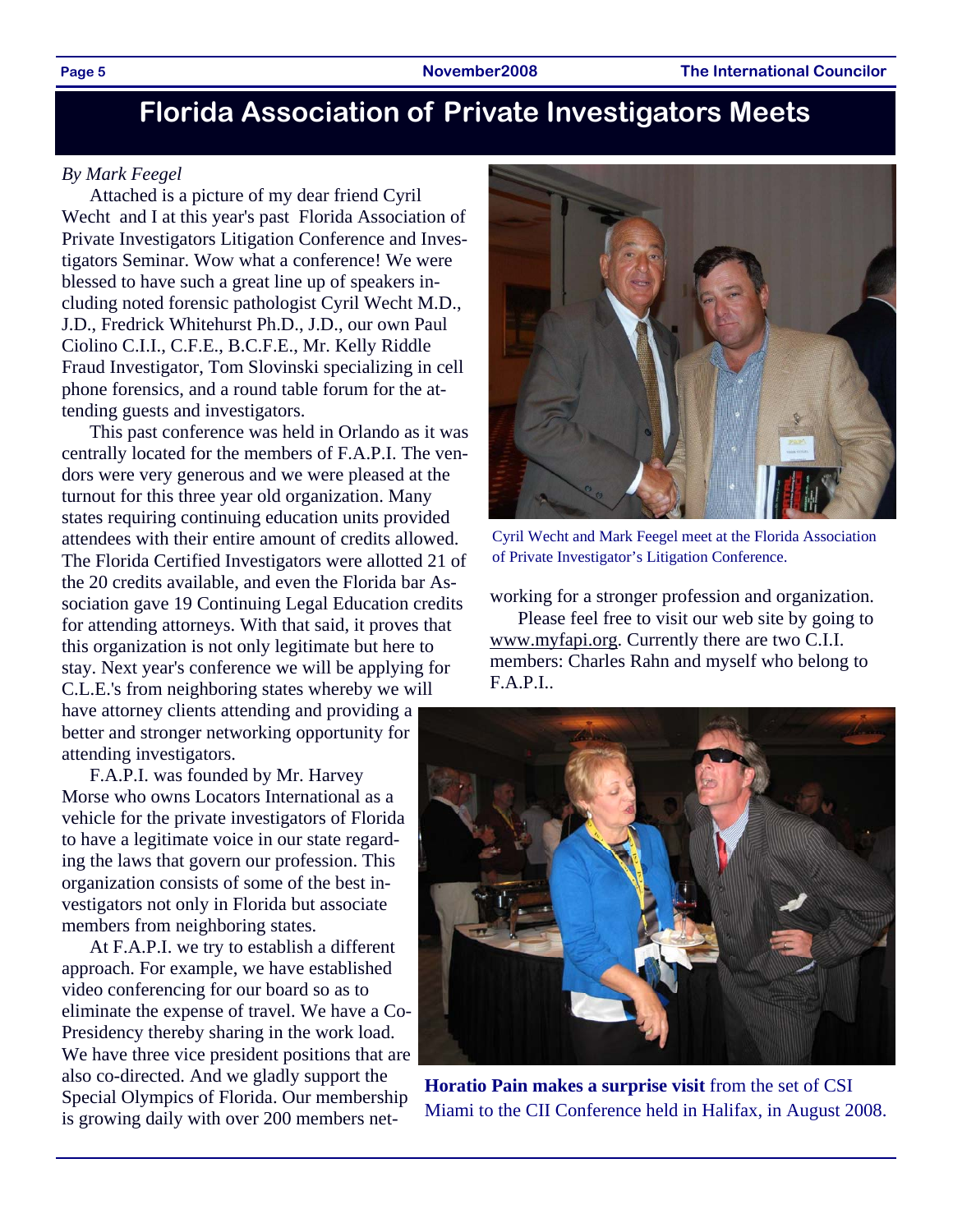# **The status of China's investigative industry**

### *By Hai Yang, President of Beijing Steele Business Investigation Center*

The investigation industry (so called "Detective Industry" at that time) is traced back to the spring of the 1990s. With the development of China, more and more deficiencies came out over several aspects of social administration, including the lack of a credit system which blocked people from relevant credit information during their business communications due to no channels available for accessing it. In that period, people always inquired of acquaintances or probed with others who might know or have the intelligence they were searching for. However, the messages were unsatisfied and deviated after repeated transfers. It was so hard for the China business market to keep making progress in such a situation.

Regardless of the above status, it stimulated the demand for an investigation industry. At the beginning, the investigators were assisted by attorneys for their clients. Subsequently around 1992-1993, some investigation agents emerged but their services were limited in those matters most needed by the market. For example, in response to debt disputes resulting from nontransparent trading and family disputes, these agents offered services like debt collection and marital investigations, which were primarily restricted at the stage of risk disposal. In this period, investigations were rather difficult because of insufficient resources and experience.

Since 2000, the investigation industry connected more closely to the market in China. With strengthening consciousness of risk control in the business market, investigation services were increasingly utilized at the phase of risk-prevention rather than waiting to react when the problem is upon them. The ex-post disposal refers to solution or remediation after the crisis caused by the unscientific risk control, such as debt collection, measures toward the infringement of intellectual property and so on. The risk-prevention involves the due diligence investigation on potential partners before cooperation, background screening before employment, collection of information on the investment environment before investment and so on.

By the above analysis, it obviously came to a conclusion that most preventative investigations can be conducted publicly, but investigations of matters that



**Hai Yang** 

have already occurred have more challenges and even legal risks. We are clear about the diversified legal systems from one state to another. Undoubtedly the services we are providing shall be in compliance with local laws for a consistent and sound business development. Therefore, a sentence often spoken is "it is inadvisable to resist risks by risky approaches. "

In China, personal privacy is not released in public, e.g. bank account information, correspondence records, etc. However, there are many public approaches available during our investigation. Take web search for instance. It consists of information collection, analysis and comparison by professional skills to discover fresh clues rather than general search just by searching engine. Public interviews are another good example. The interview. through careful planning. avoids legal risks as well as enhances the operability. We have so many successful cases handled on the basis of these available approaches, and hope this essay gives out a brief profile of China's investigation industry as well as inspires investigation in China for our colleagues.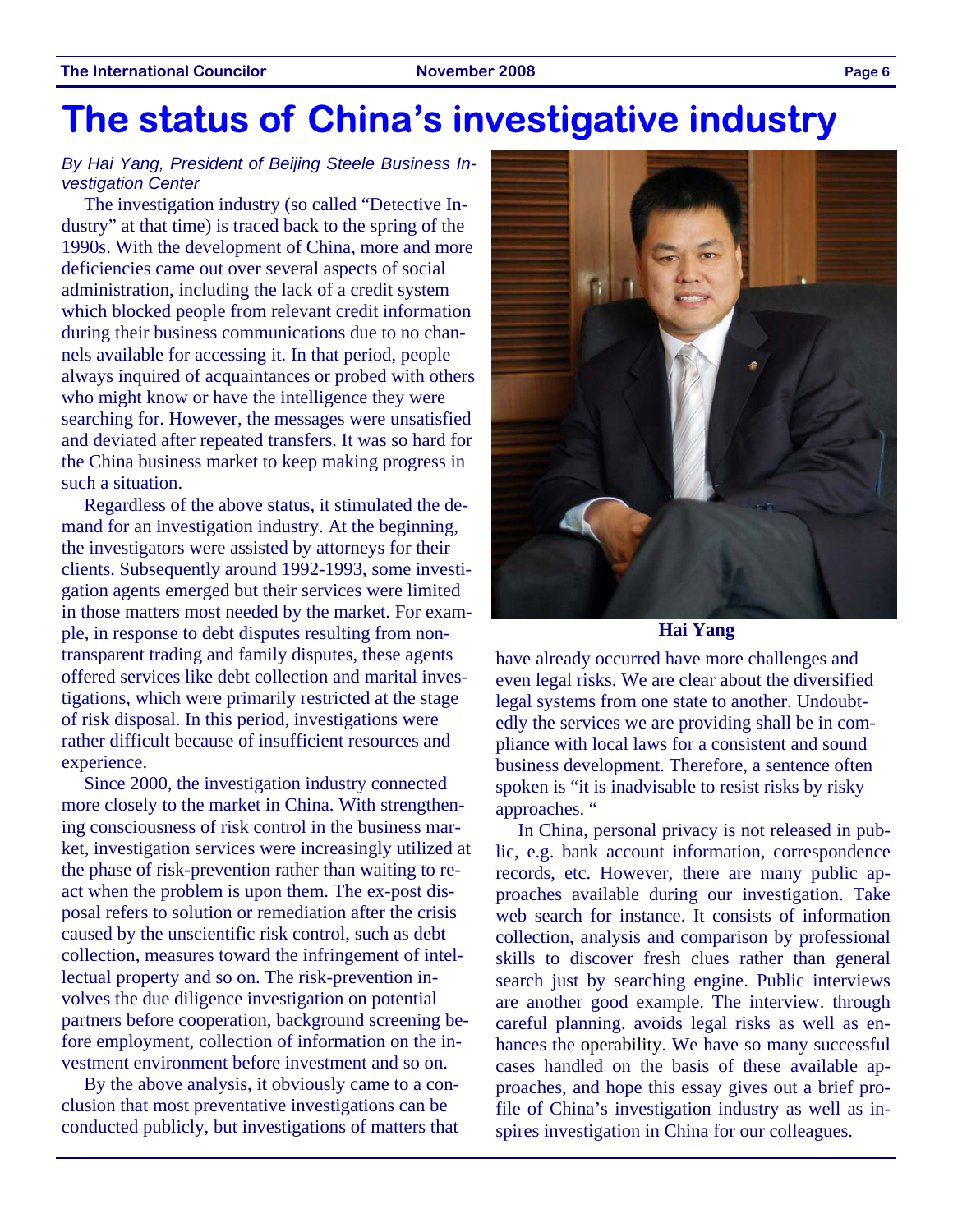# **How Secure is Your Cell Phone?**

### *By: Robert M. Kresson*

*CEO Empire Investigations & Security LLC* 

The threat to your security from everyday cell phone use is much greater than most consumers realize. Eavesdropping can occur either remotely or with the installation of software that does not modify the phone's hardware. Remotely, such illegal spying is achieved by "roaming the airwaves" using unrestricted scanning devices that can unscramble even digitally encrypted signals. Spyware installation without the owner's knowledge is the growing trend for such clandestine operations. This illegal spyware is widely available on the internet and being used with greater frequency to access call histories, contact directories,

phone locations and emails and transmit them to a remote website. In addition, "spy phones" specifically designed for eavesdropping are becoming available in smaller sizes and being built into other devices (e.g. outlets) to make them more physically undetectable. Eavesdropping is one of the most costly security threats with espionage



costing US corporations over \$500 billion dollars a year and rising. Although there are more powerful encryption technologies and anti-spyware software being developed, these are not yet widely available. There are several precautions an educated consumer can take to enhance cell phone security.

The threat to your security from everyday cell phone use is much greater than most consumers realize. Eavesdropping can occur either remotely or with the installation of software that does not modify the phone's hardware. Remotely, such illegal spying is achieved by "roaming the airwaves" using unrestricted scanning devices that can unscramble even digitally encrypted signals. Spyware installation without the owner's knowledge is the growing trend for such clandestine operations. This illegal spyware is widely available on the internet and being used with greater frequency to access call histories, contact directories,

phone locations and emails and transmit them to a remote website. In addition, "spy phones" specifically designed for eavesdropping are becoming available in smaller sizes and being built into other devices (e.g. Eavesdropping is one of the most costly security threats with espionage costing US corporations over \$500 billion dollars a year and rising. Although there are more powerful encryption technologies and anti-spyware software being developed, these are not yet widely available. There are several precautions an educated consumer can take to

1) Beware of discussing any sensitive or confidential information on your cell phone and

> **"The threat to your security from everyday cell phone use is much greater than most consumers realize."**

turn it off and take out the battery for optimal protection. With the advent of Global Positioning System (GPS) technology, simply turning off your phone is not enough. 2) Password-protect access to your phone in case it is lost or stolen. This simple and obvious solution is rarely utilized by most cell

phone consumers.

3) When your cell phone is working as a bug, regular calls cannot occur in most cases. While there are cell phones being developed that can run very high speed data in which additional voice channels can be simultaneously transmitted, these prototypes are not yet widely available.

4) If you notice that your cell battery is performing poorly or if your phone is unexpectedly warm even when not placing calls, it may be bugged.

5) Given that your phone must be physically accessed to load spyware, change your phones frequently.

6) If you have a GMS phone and notice a "buzzing" interference noise when you are not making a call, it is possible your phone is bugged. If de-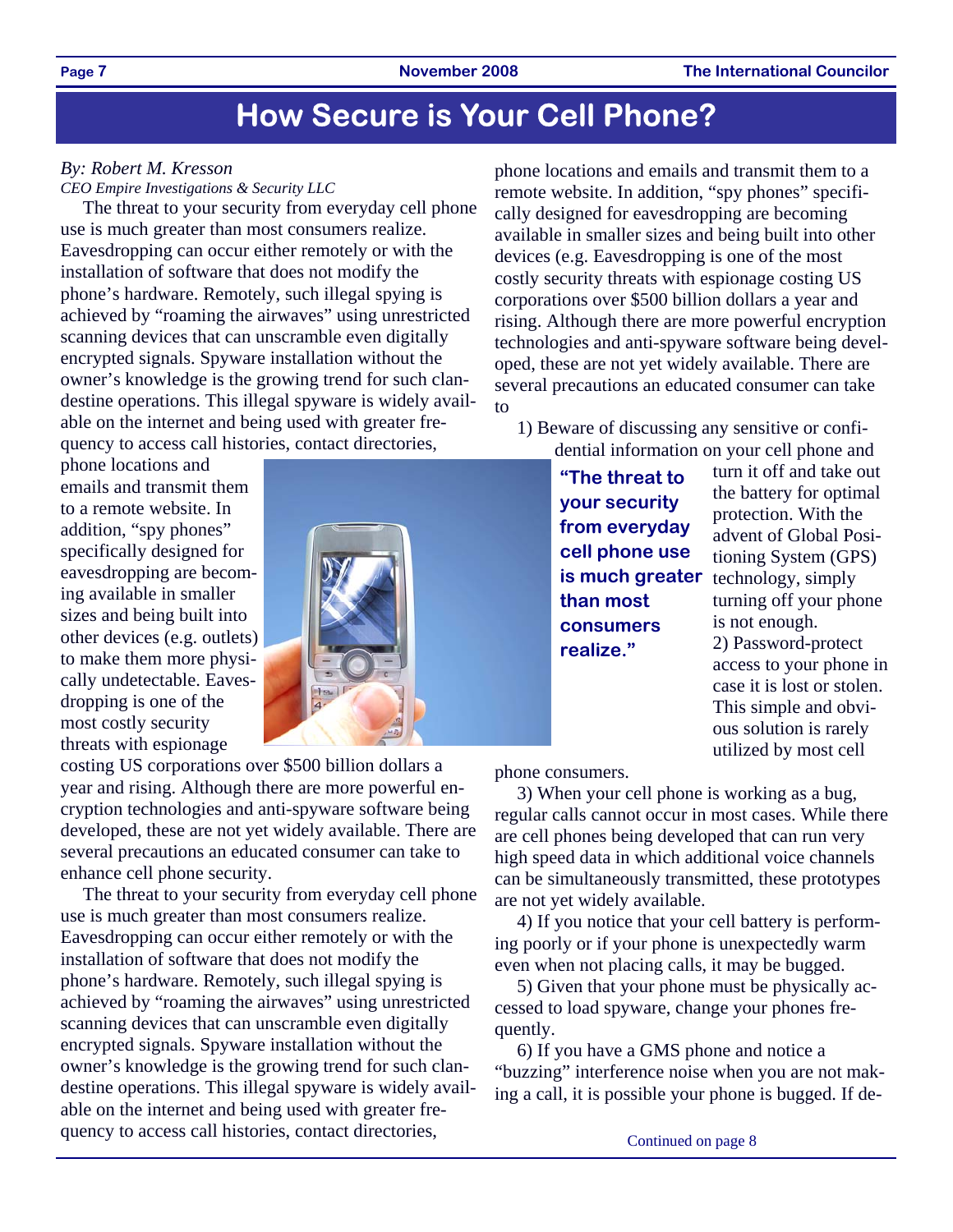#### **Page 8 November 2008 The International Councilor**

## **Give Till It Hurts!**

**John Domonkos, of Target Investigations and Security, Toronto, Ontario, bought the shirt off Brian King's back in support of the CII auction held during the recent conference in Halifax, August 2008.** 

*(What a physique!)* 

# **How secure is your cell phone?**

#### Continued from page 7

layed bugging is occurring (i.e., data recorded from phone stored in compressed format in phones memory to be uploaded later), this type is more difficult to detect since shorter transmission time is involved and often a poor battery performance is the biggest hint.

7) Be aware that systems such as Voice over IP, Caller ID, and voicemail options can also pose security risks. To avoid becoming a victim, be aware that the caller may not be who appears on your caller ID and use a PIN with all voicemail accounts so that someone without this PIN code cannot access your voicemails.

There may be instances when regardless of putting in place protection measures against eavesdropping, criminals may still intercept valuable information about you or your company. The best counter-measure is to work with a reputable, knowledgeable professional, such as Empire Investigation LLC, with over twenty five years of experience and the latest in high technological equipment to offer you counter-espionage measures both regarding your cell phone and other aspects of your company's security.

*Visit the corporate website at www.empireinv.com for the biographical background of Robert Kresson.* 



# **Member Spotlight**

In my many years as a security professional, business owner and a CII, I have had a great many solid longstanding business relationships that have stood the test of time. My partner and I have molded our business around these relationships, and the concept of personal service. Whether we are doing a large investigation for an overseas client or reviewing the protection needs of a major mid-town office building, we are continuously guided by our foundation principal of professional, ethical and effective service delivery.

We have recruited and trained a staff of top, seasoned executives and managers, with a blend of high ranking former law enforcement and industry professionals. Our dedicated and experienced staff provides the kind of quality service we feel has been the key to our long term success. Our twenty-eight year history is testimony to our dedication to that concept.

My partner and I are proud of our record of accomplishment and our long-term relationships with our clients. As the economy becomes more problematic, and more businesses and institutions develop security as well as budget issues, we are more convinced than ever that our model of service delivery can be of immense benefit to these and other organizations.

Joseph M. Saponaro, CII, President Elite Investigations, Ltd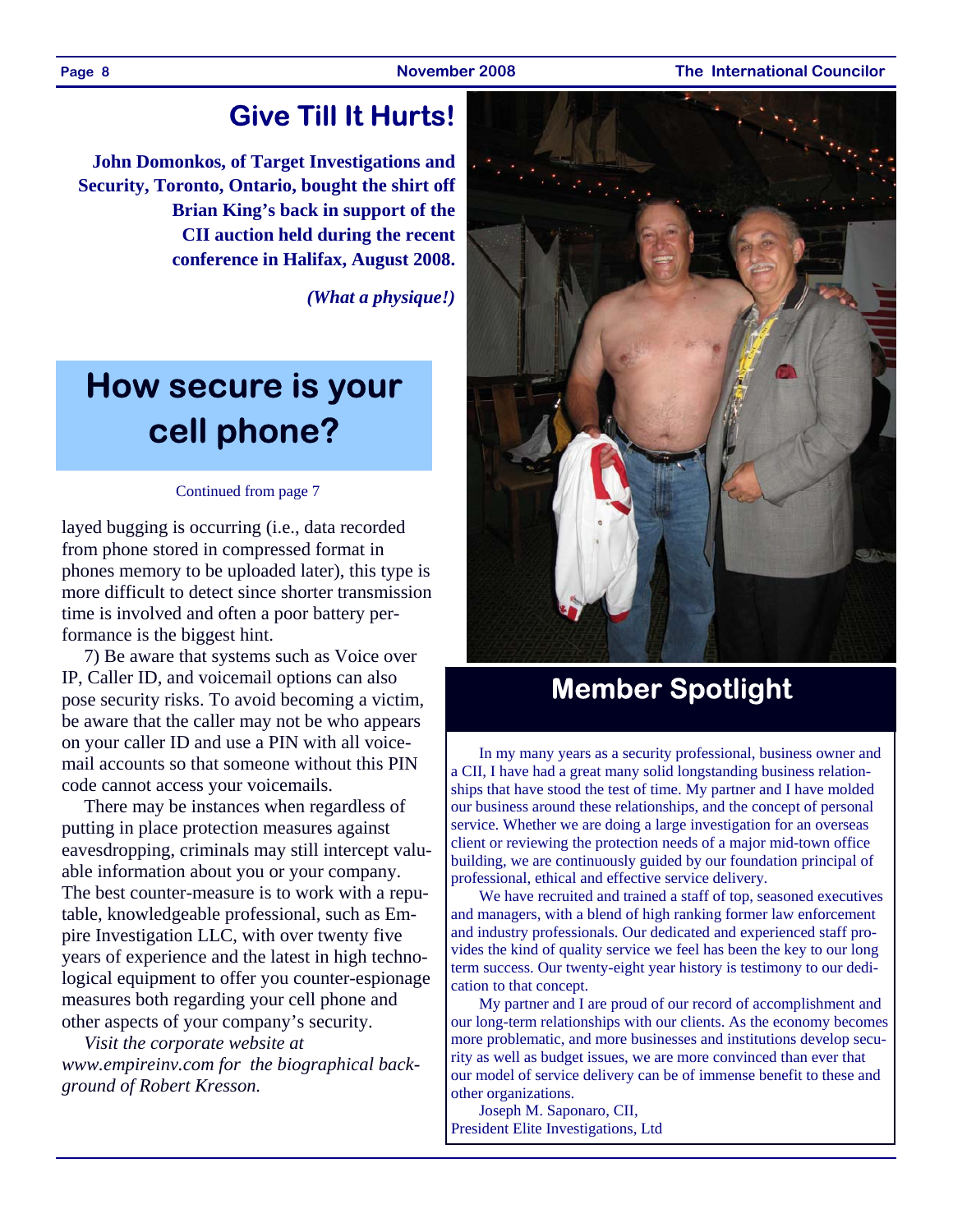#### **The International Councilor November 2008 Page 9**

**Right: CII members kicked off the Halifax conference with a Welcoming Reception sponsored by Mark Reed of Reed Research Limited and Jay Groob of American Investigative Services Inc.** 

**Below: Galen Clements picks up his First Place award as the winner of the CII golf tournament held at Glen Arbour Golf Club.** 



**Right: Fred and Trish Dehmel were presented with the World Trade and Convention Centre Ambassador's Club Award for their work in bringing the CII conference to Halifax.** 

### **CII - New Applicants**

**David HORNUS Risks Group 69530 Brignais – France dhornus@risksgroup.biz** 

**Chris Nielsen Nielsen & Associates - Investigations Inc. 71 Rosedale Ave. West, Suite B2, Brampton, Ontario, Canada nielseninvestigators@rogers.com** 

**Jonathan Teague Cerberus Global Ltd. 376 New Cavendist St. London, England jteague@cerberus-global.com** 



**Family announcements? A wedding in the future? New baby? Contact Joan Beach, chair of the Welfare Committee, with all your news for inclusion in the Councilor. You can reach Joan by email at Joanmbeach@aol.com**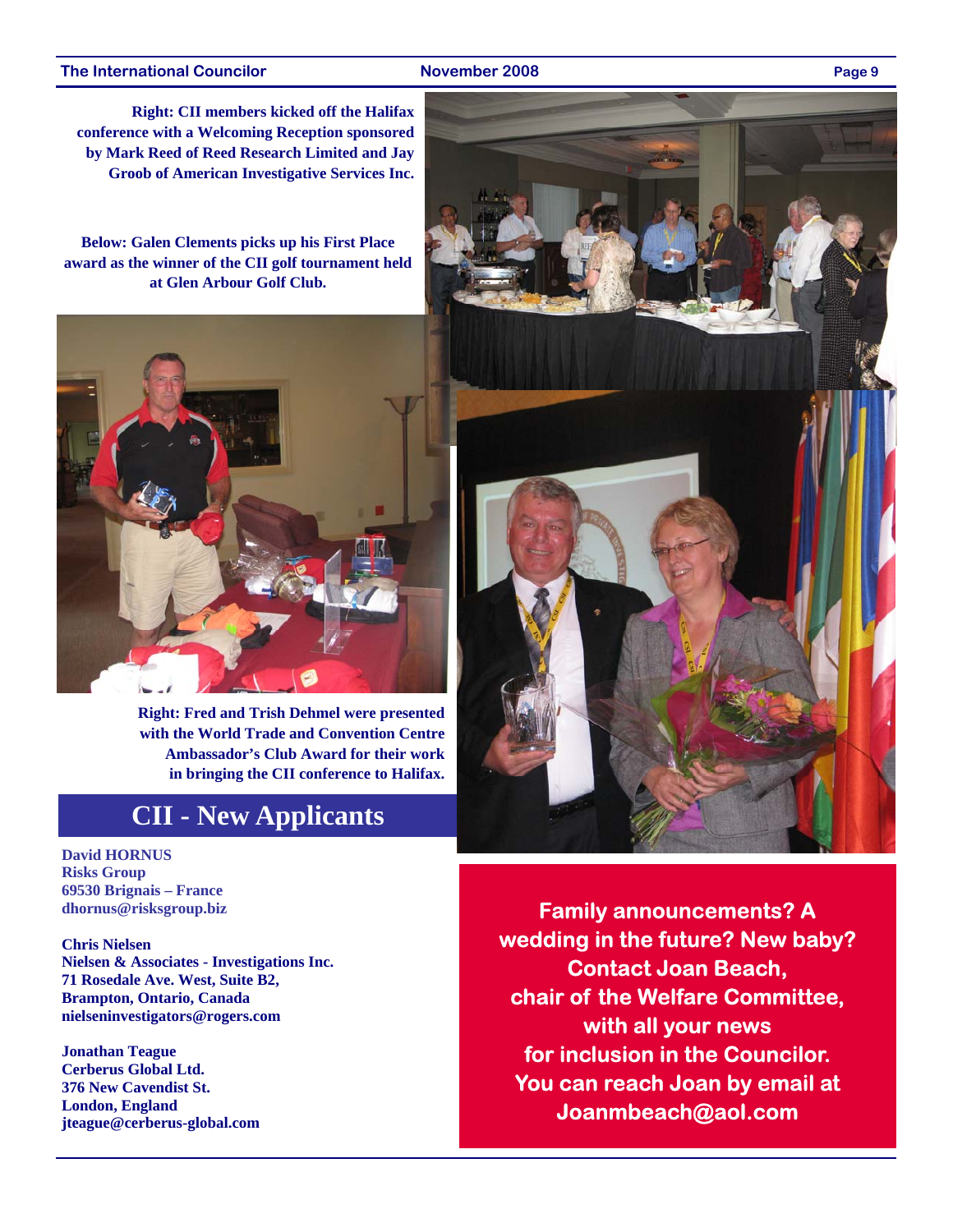Page 10 **November 2008** The International Councilor

# **Regional Directors 2008-2009**

| 01 CANADA EAST                                    | <b>Trish Dehmel</b>     | tdehmel@csilimited.com            |  |  |
|---------------------------------------------------|-------------------------|-----------------------------------|--|--|
| 02 CANADA CENTRAL                                 | <b>Brian King</b>       | bking@king-reed.com               |  |  |
| 03 CANADA WEST                                    | Ken Cahoon              | ken.cahoon@canproglobal.com       |  |  |
| 04 USA NORTHEAST                                  | <b>Robert Kresson</b>   | bk@empireinv.com                  |  |  |
| 05 USA SOUTHWEST                                  | <b>William Lowrance</b> | wblowrance@verizon.net            |  |  |
| 06 GREAT LAKES                                    | Glenn Eiden             | geiden@comcast.net                |  |  |
| 07 USA CENTRAL                                    | <b>Jim Sweeney</b>      | jim@sweeneyinc.com                |  |  |
| 08 USA WEST                                       | Paneen Allen            | paneenallen@msn.com               |  |  |
| 09 AUSTRIA, HUNGARY, SWITZERLAND,<br><b>ITALY</b> | <b>Bernard Maier</b>    | office@bm-investigations.at       |  |  |
| 10 NETHERLANDS,<br><b>BENELUX COUNTRIES</b>       | <b>Eddy Sigrist</b>     | esigrist@aristeed.com             |  |  |
| 11 CARIBBEAN, SOUTH AMERICA                       | Maurice C. Amres        | geb@solutions2000.net             |  |  |
| 12 CENTRAL AMERICA                                | Seth Derish             | seth@privateeyes.com              |  |  |
| 13 IRELAND, N IRELAND                             | Alan Marr               | alan-marr@jigsawservices.co.uk    |  |  |
| 14 SCOTLAND, ENGLAND                              | Alan Marr               | alan-marr@jigsawservices.co.uk    |  |  |
| 15 SPAIN & PORTUGAL                               | Alan Marr               | alan-marr@jigsawservices.co.uk    |  |  |
| 16 FRANCE                                         | Joel Auribault          | ira@agence-investigations.com     |  |  |
| 17 SCANDINAVIA                                    | <b>Gard Westbye</b>     | post@ope.no                       |  |  |
| 18 BELGIUM                                        | Michel de Kort          | mdk@dekort-partners.be            |  |  |
| 19 GERMANY, E. EUROPE                             | Jurgen F. Hebach        | fritz.cii-berlin@web.de           |  |  |
| 20 ISRAEL                                         | Jacob Lapid             | lapidim@bezeqint.net              |  |  |
| 21 INDIA                                          | Pawanjit Ahluwalia      | pawan@premiershield.net           |  |  |
| 22 SINGAPORE, SE ASIA, VIETNAM                    | Ponno Kalastree         | p.kalastree@mainguard-intl.com.sg |  |  |
| 23 HONG KONG, KOREA                               | Li Fuk Ki               | lifk@biznetvigator.com            |  |  |
| 24 CHINA                                          | Hai Yang                | cn@sbcs.com.cn                    |  |  |
| 25 JAPAN                                          | Kenji Ohara             | mission@olive.ocn.ne.jp           |  |  |
| 26 AUSTRALIA, NEW ZEALAND                         | Rodney Webb             | rtw@mwacorporate.com.au           |  |  |
| 27 ALBANIA, GREECE, TURKEY, CYPRUS                | Alan Marr               | alan-marr@jigsawservices.co.uk    |  |  |
| 28 NORTH AFRICA                                   | Alan Marr               | alan-marr@jigsawservices.co.uk    |  |  |
| 29 CENTRAL AFRICA                                 | Alan Marr               | alan-marr@jigsawservices.co.uk    |  |  |
| <b>30 SOUTH AFRICA</b>                            | Peter Grant             | petergrant@criskinternational.com |  |  |

# **GET INVOLVED — BE A DIRECTOR FOR YOUR AREA**